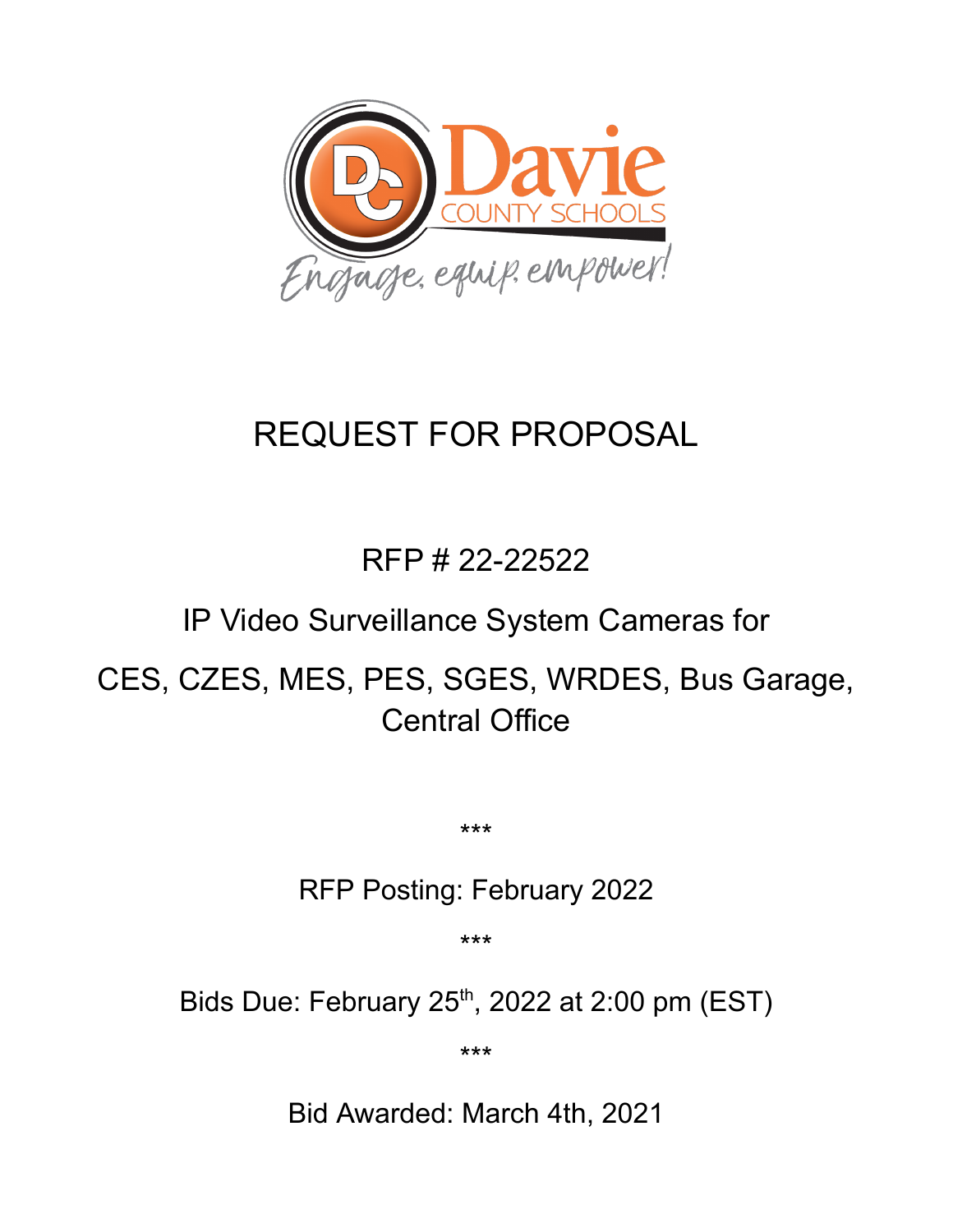#### 1. GENERAL INFORMATION

- 1.1. Davie County Schools is seeking bids to purchase IP cameras for six elementary schools, Bus Garage and Central Office. Davie County Schools currently utilizes the Milestone video management system for surveillance. This RFP is for the procurement of Axis IP cameras, camera accessories and mounts, Milestone Expert IP camera licenses, Milestone Expert IP camera license Software Upgrade Plan (SUP). These new materials shall become part of the existing Davie County Schools video surveillance system after procurement.
- 1.2. Delivery of the new IP-based cameras is expected by June 2nd, 2022.
- 1.3. All proposals are due by 2:00 pm (EST), February  $25<sup>th</sup>$ , 2022 Three (3) hard copies must be submitted.
- 1.4. Any questions concerning this proposal should be directed in writing to the DCS Technology Department via email at dcsrfp@davie.k12.nc.us. Any addendums will be posted on the Davie County Schools website.
- 1.5. Davie County Schools reserves the right to reject any and all proposals and to waive any informalities as may be permitted by law.
- 1.6. This solicitation is for the purchase of new information technology goods and shall be awarded as per North Carolina General Statute 143-129.8.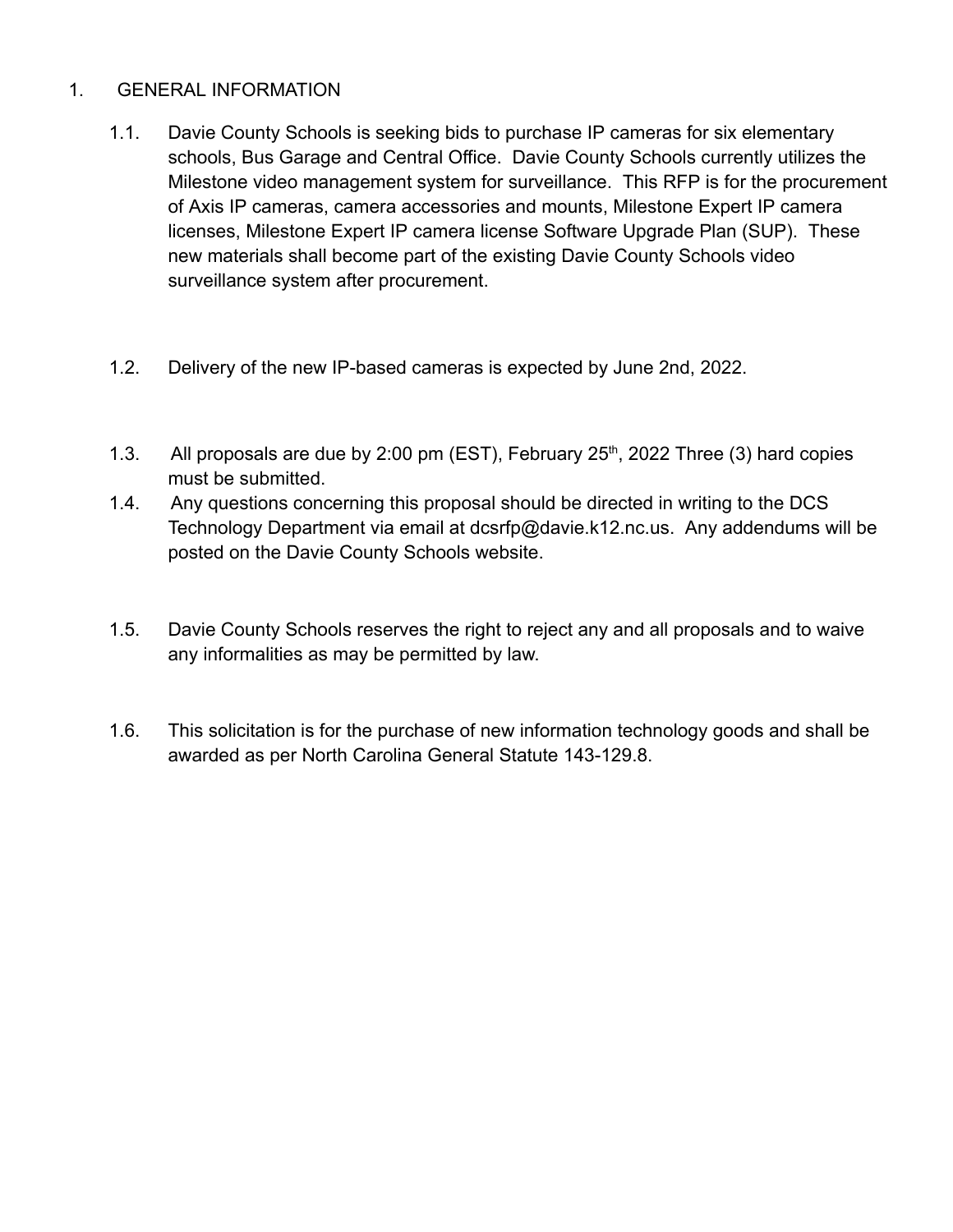#### 2. DELIVERY, AND HANDLING

2.1. The winning vendor shall coordinate the delivery of the equipment with the manufacturer, shipping company, and Davie County Schools Technology Department. Davie County Schools Technology Department can be scheduled to receive equipment Monday thru Thursday from 9 am to 4 pm.

#### 3. WARRANTY

3.1. All equipment shall be covered by the manufacturer's warranty period. Manufacturer's standard warranty shall be defined as no less than: The manufacturer agrees to repair or replace components of cameras, equipment related to camera operation that fails in materials or workmanship within the specified warranty period.

Warranty Period: At least five (5) years from the date of purchase.

#### 4. SYSTEM REQUIREMENTS

4.1. All cameras shall be IP-based. Any device that only outputs an analog signal and makes use of an encoder that provides H.264 IP output to the network is not acceptable for this project. All equipment supplied to satisfy the requirements of this section shall be capable of interfacing and working with the existing system - Milestone Expert edition, manufactured by Milestone. Each camera provided for this procurement shall also include a License and one year of Software Upgrade Plan (SUP) for the Milestone Expert edition system.

All bidders should refer to the list of camera models and mounts at the end of this specification.

4.2. The video-signal format shall comply with H.264 standard.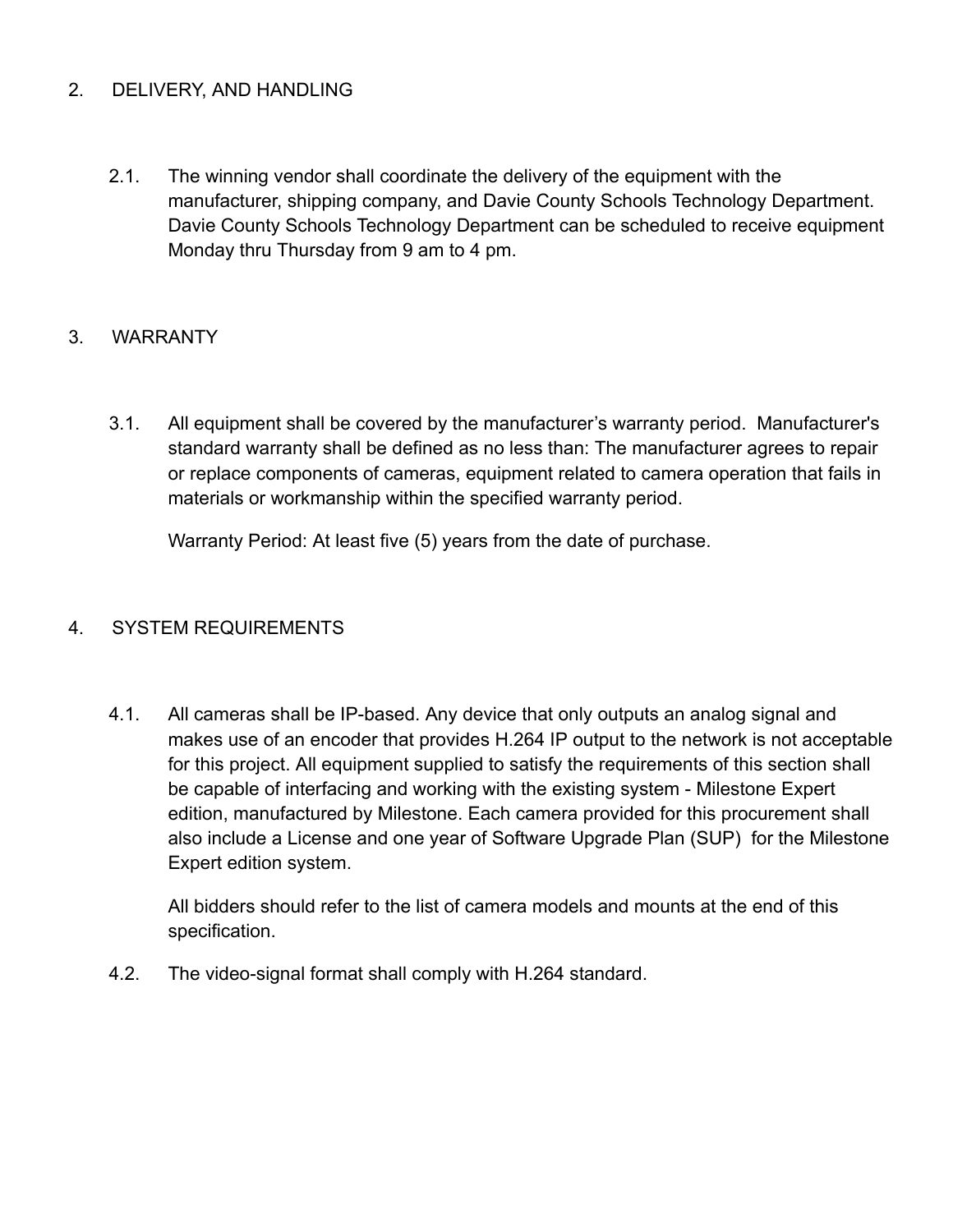- 5. IP CAMERAS and SOFTWARE LIC w/1yr SUP
	- 5.1. Subject to compliance with Davie County School's requirements, the bidder shall provide products by the following manufacturer: Axis Communications. Any substitutions should be presented to the owner via email (dcsrfp@davie.k12.nc.us) for approval prior to February  $18<sup>th</sup>$ , 2021.
	- 5.2. Provide Axis Communications or equivalent IP cameras as described below.
		- a. M3066-V (4MP) Appendix 7.1
		- b. P3719-PLE (15MP) Appendix 7.2
		- c. P3247-LVE (5MP) Appendix 7.3
		- d. P3715- (MP) -- Appendix 7.4
		- e. P3727- (MP) -- Appendix 7.5
	- 5.3. Provide Milestone Expert IP device License with 1-year Software Upgrade Plan (SUP)
		- a. Milestone License Milestone Part # XPETDL
		- b. Milestone 1yr SUP Milestone Part # YXPETDL

#### 6. CAMERA MOUNTS

- 6.1. Provide Axis Communications mounts or equivalent mounts as described below.
	- a. Pendant Kit (T94N01D)
	- b. Wall Mount (5504-821)
	- c. Corner Mount (T92S64)
- 7. Data Sheets for Cameras
	- 7.1. M3066-V (4MP)
	- 7.2. P3719-PLE (15MP)
	- 7.3. P3247-LVE (5MP)
	- 7.4. P3715-PLVE (2x2MP)
	- 7.5. P3727-PLE (4x2MP)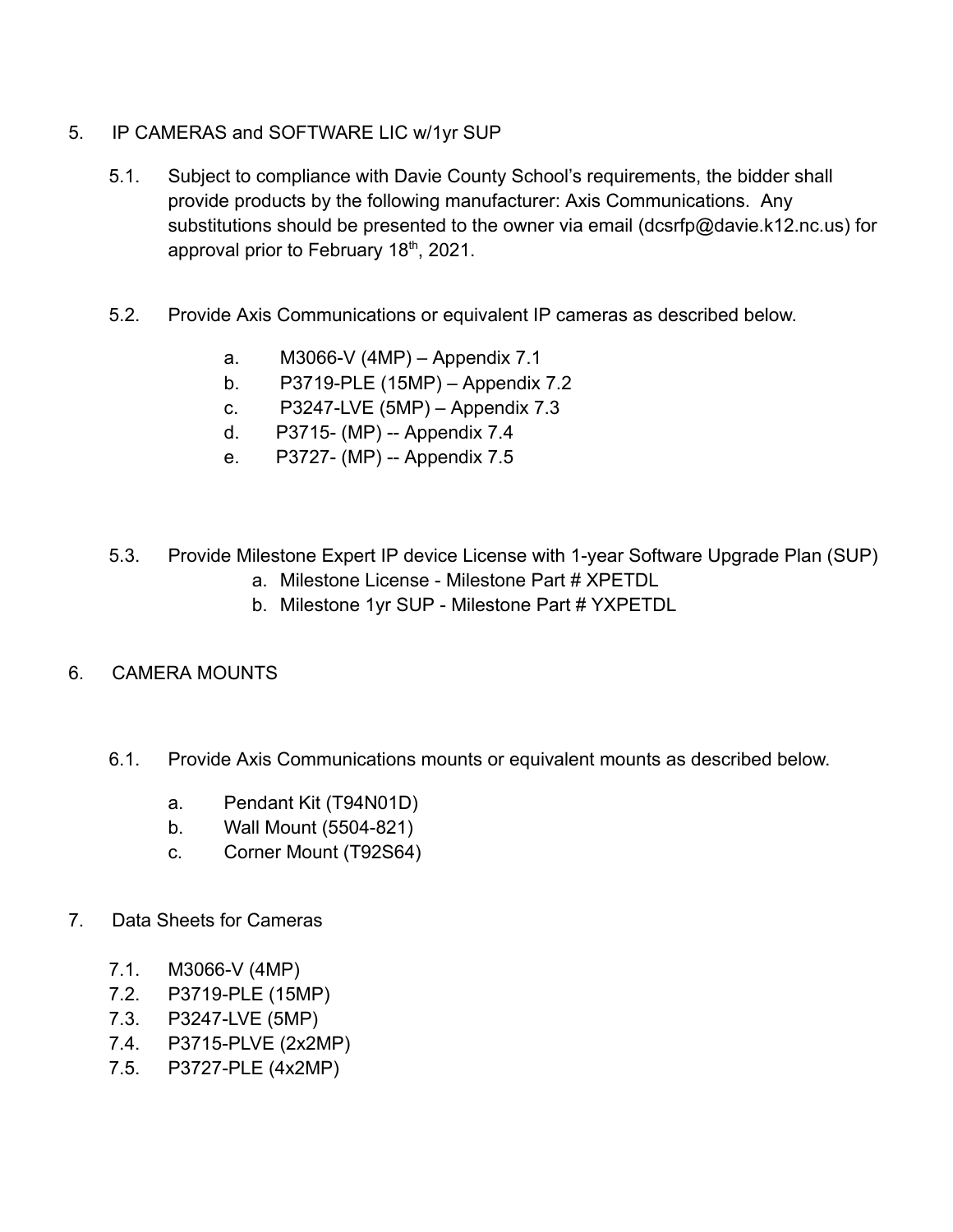#### **PROPOSAL FORM RFP # 22-22522 Video Surveillance Expansion**

**Proposal of \_\_\_\_\_\_\_\_\_\_\_\_\_\_\_\_\_\_\_\_\_\_\_\_\_\_\_\_\_\_\_\_\_\_\_\_\_\_\_\_\_\_, a corporation licensed to do business in the State of North Carolina is shown on the following cost summary sheets.**

**The vendor hereby attests by signature that he/she has read and will comply with all provisions of this entire document including Addenda Numbers \_\_\_\_.**

**Unit pricing is required and Davie County Schools reserves the right to add or delete quantities at the same pricing as needed.**

**All models are Axis Communications or equivalent.**

**(Example Pricing table on next page)**